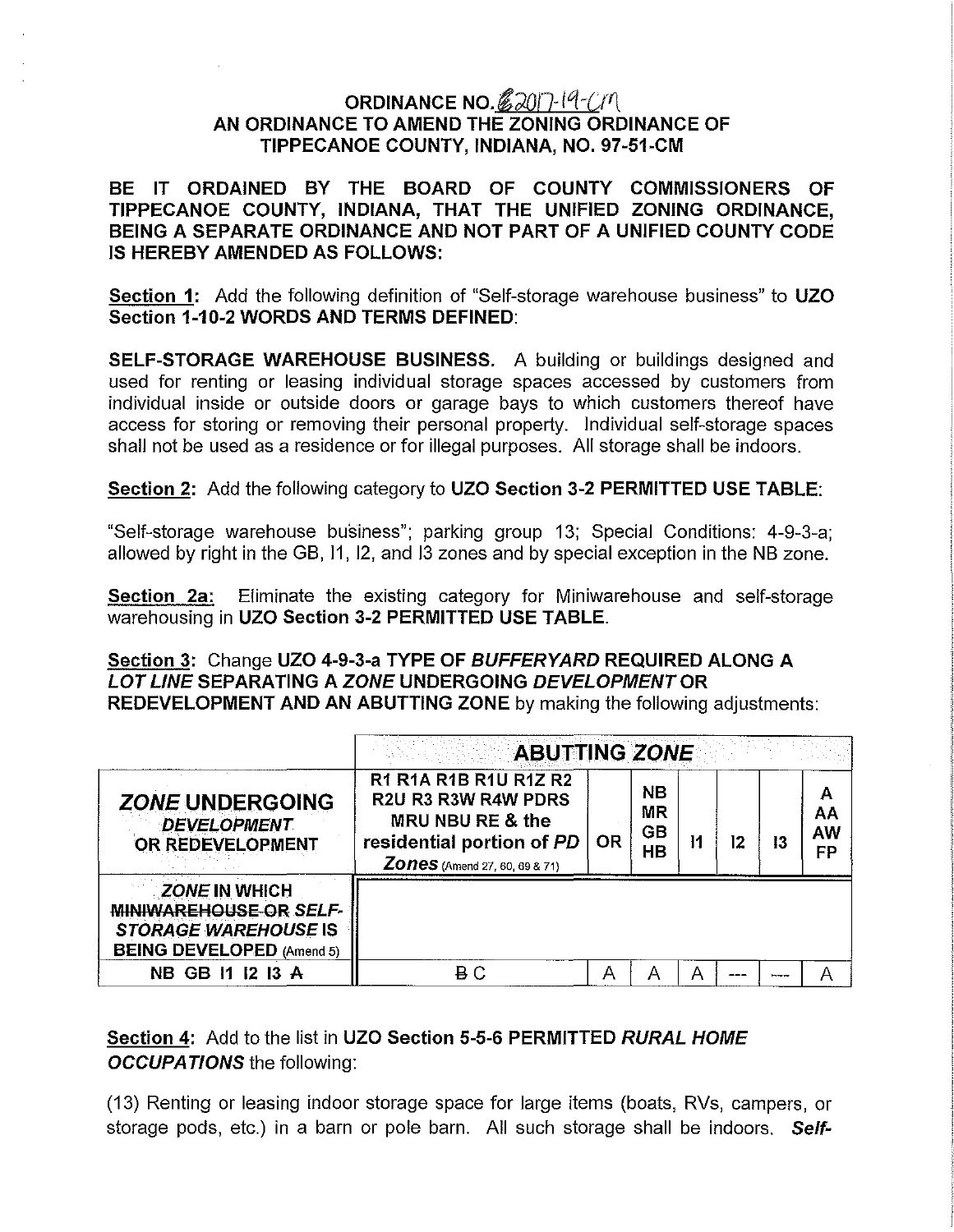# $\label{eq:2.1} \frac{1}{\sqrt{2\pi}}\int_{0}^{\infty}\frac{1}{\sqrt{2\pi}}\left(\frac{1}{\sqrt{2\pi}}\right)^{2\alpha} \frac{1}{\sqrt{2\pi}}\int_{0}^{\infty}\frac{1}{\sqrt{2\pi}}\left(\frac{1}{\sqrt{2\pi}}\right)^{\alpha} \frac{1}{\sqrt{2\pi}}\frac{1}{\sqrt{2\pi}}\int_{0}^{\infty}\frac{1}{\sqrt{2\pi}}\frac{1}{\sqrt{2\pi}}\frac{1}{\sqrt{2\pi}}\frac{1}{\sqrt{2\pi}}\frac{1}{\sqrt{2\pi}}\frac{1}{\sqrt{2\$

 $\label{eq:2.1} \frac{1}{\sqrt{2}}\int_{\mathbb{R}^3} \left|\frac{d\mu}{d\mu}\right|^2 \, d\mu = \frac{1}{2}\int_{\mathbb{R}^3} \left|\frac{d\mu}{d\mu}\right|^2 \, d\mu.$ 

 $\label{eq:2.1} \mathcal{L}(\mathcal{L}^{\text{max}}_{\mathcal{L}}(\mathcal{L}^{\text{max}}_{\mathcal{L}})) = \mathcal{L}(\mathcal{L}^{\text{max}}_{\mathcal{L}}(\mathcal{L}^{\text{max}}_{\mathcal{L}})) = \mathcal{L}(\mathcal{L}^{\text{max}}_{\mathcal{L}}(\mathcal{L}^{\text{max}}_{\mathcal{L}}))$ 

 $\label{eq:2.1} \frac{1}{\sqrt{2}}\int_{\mathbb{R}^3}\frac{1}{\sqrt{2}}\left(\frac{1}{\sqrt{2}}\right)^2\frac{1}{\sqrt{2}}\left(\frac{1}{\sqrt{2}}\right)^2\frac{1}{\sqrt{2}}\left(\frac{1}{\sqrt{2}}\right)^2\frac{1}{\sqrt{2}}\left(\frac{1}{\sqrt{2}}\right)^2.$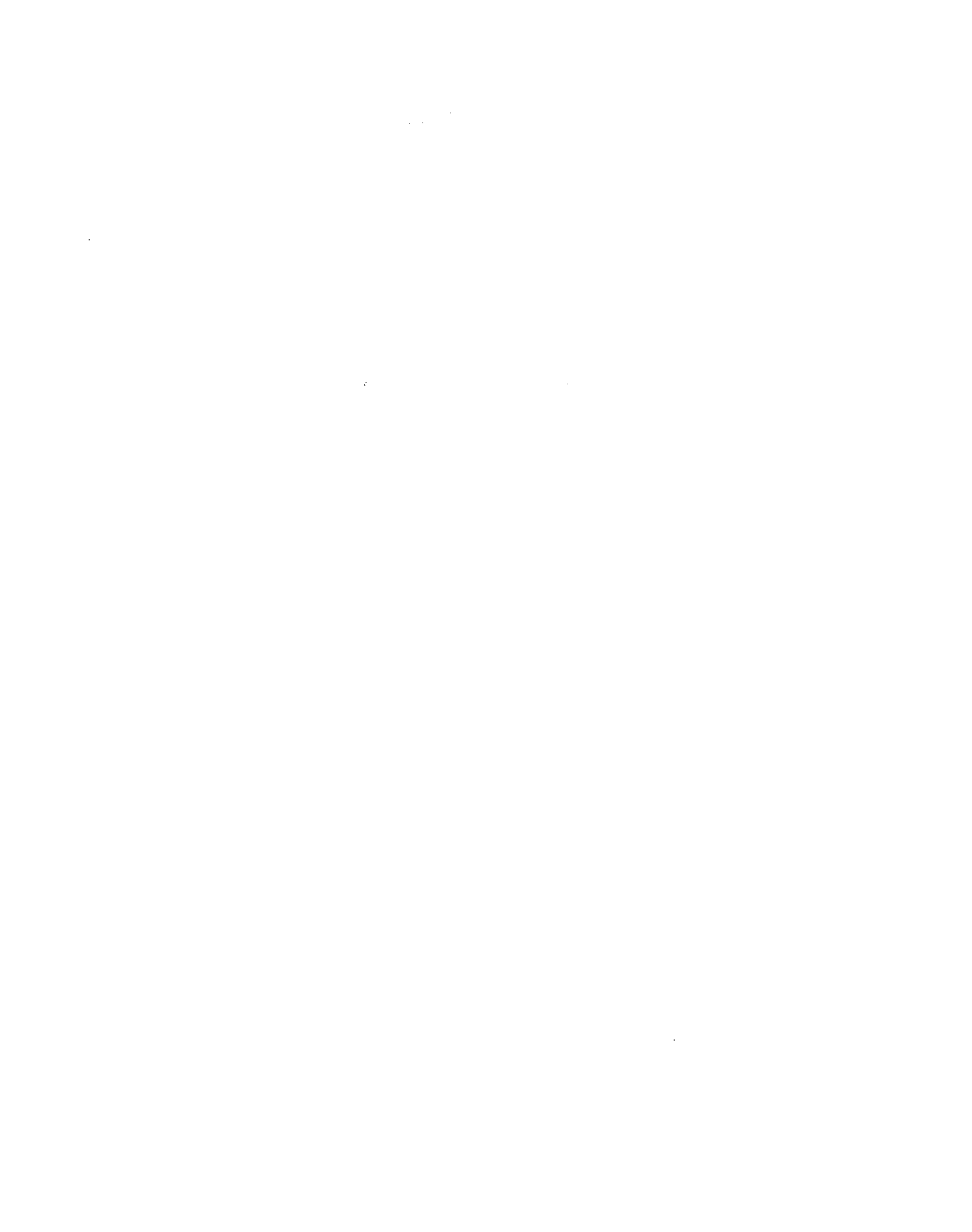storage warehouse businesses as defined shall not be considered a rural home occupation.

This ordinance shall be in full force and effect from and after its passage.

(Adopted And Passed) (Denied) by the Board of Commissioners of Tippecanoe County,  $\frac{1}{2}$  Indiana, this  $\frac{2^{nd}}{d}$  day of  $\frac{\partial^2}{\partial}$  or  $\frac{1}{2}$ .

VOTE:

with a series of the Second Tracy A. Brown, President Thomas P. Murtaugh, Vice President BSCLOT

David S. Byers, Member

**ATTEST:** Nuw (a, Auditor ∖obert Planten⁄o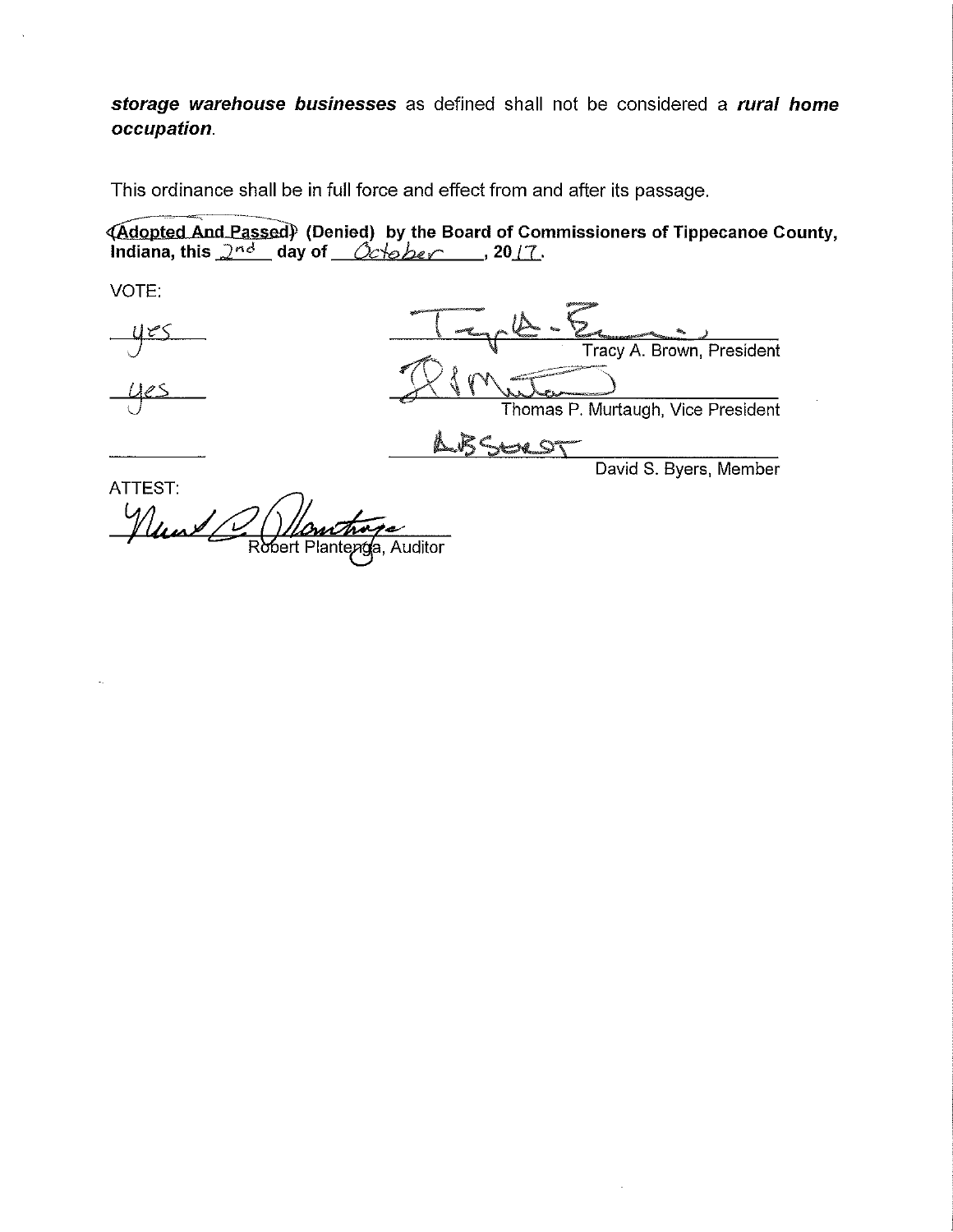$\label{eq:2.1} \frac{1}{\sqrt{2}}\int_{0}^{\infty}\frac{1}{\sqrt{2\pi}}\left(\frac{1}{\sqrt{2\pi}}\right)^{2\alpha} \frac{1}{\sqrt{2\pi}}\int_{0}^{\infty}\frac{1}{\sqrt{2\pi}}\left(\frac{1}{\sqrt{2\pi}}\right)^{\alpha} \frac{1}{\sqrt{2\pi}}\frac{1}{\sqrt{2\pi}}\int_{0}^{\infty}\frac{1}{\sqrt{2\pi}}\frac{1}{\sqrt{2\pi}}\frac{1}{\sqrt{2\pi}}\frac{1}{\sqrt{2\pi}}\frac{1}{\sqrt{2\pi}}\frac{1}{\sqrt{2\pi}}$  $\label{eq:2.1} \frac{1}{\sqrt{2\pi}}\int_{\mathbb{R}^3}\frac{1}{\sqrt{2\pi}}\int_{\mathbb{R}^3}\frac{1}{\sqrt{2\pi}}\int_{\mathbb{R}^3}\frac{1}{\sqrt{2\pi}}\int_{\mathbb{R}^3}\frac{1}{\sqrt{2\pi}}\int_{\mathbb{R}^3}\frac{1}{\sqrt{2\pi}}\int_{\mathbb{R}^3}\frac{1}{\sqrt{2\pi}}\int_{\mathbb{R}^3}\frac{1}{\sqrt{2\pi}}\int_{\mathbb{R}^3}\frac{1}{\sqrt{2\pi}}\int_{\mathbb{R}^3}\frac{1$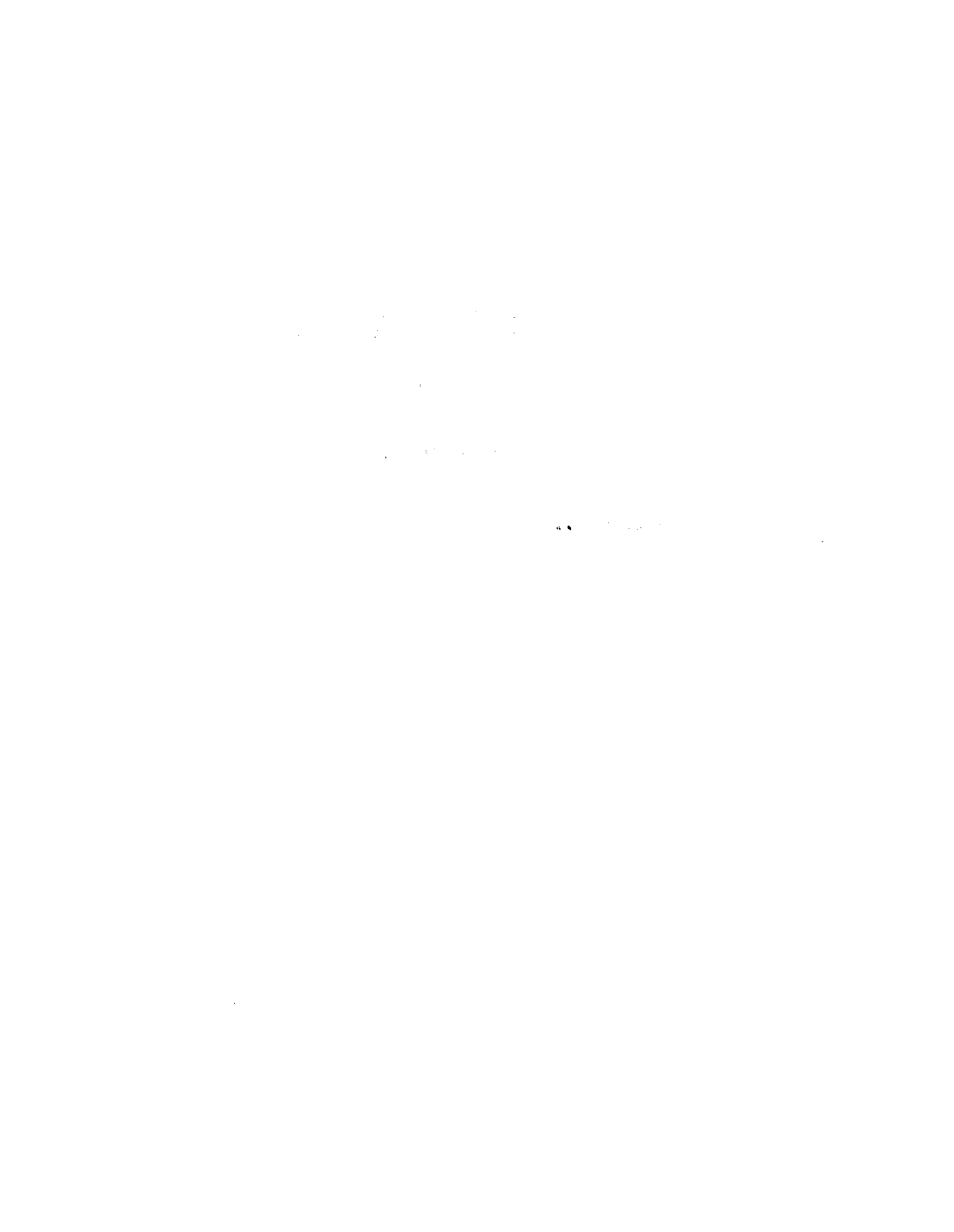$\frac{7\,H\,E}{\mathcal{A}\,r\,e\,a}\,\mathcal{D}\,\ell\,a\,n\,\mathcal{C}\,o\,m\,m\,i\,s\,s\,i\,o\,n}$ 

20 NORTH 3RD STREET LAFAYETTE, INDiANA 47901-1209

(765) 423-9242 (765) 423-9154 [FAX] www.tippecanoe.in.gov/apc

. SALLIE DELL FAHEY EXECUTIVE DIRECTOR

of TIPPECANOECOUNTY

September21, 2017 Ref. No.: 17-305

Tippecanoe County Commissioners  $20$  N.  $3<sup>rd</sup>$  Street Lafayette IN 47901

### **CERTIFICATION**

#### **·RE: UZO AMENDMENT #92:**

This amendment would add bufferyard requirements and limit the . zones where self-storage warehouses would be permitted. .

#### Dear Commissioners:

As Secretary to the. Area Plan Commission of Tippecanoe County, I do hereby certify that at a public hearing held on September 20, 2017, the Area Plan Commission of Tippecanoe County voted 11 yes - O no on the motion to approve the enclosed amendment to the Unified Zoning Ordinance. Therefore, the Area Plan commission of Tippecanoe County recommends to the Tippecanoe County . Commissioners that the proposed zoning ordinance amendment be approved .

Sincerely,

*quin Nulle / hag*<br>Sallie Dell Fahey<br>Executive Director

SDF/lmu.

Enclosure: Staff Report and Ordinance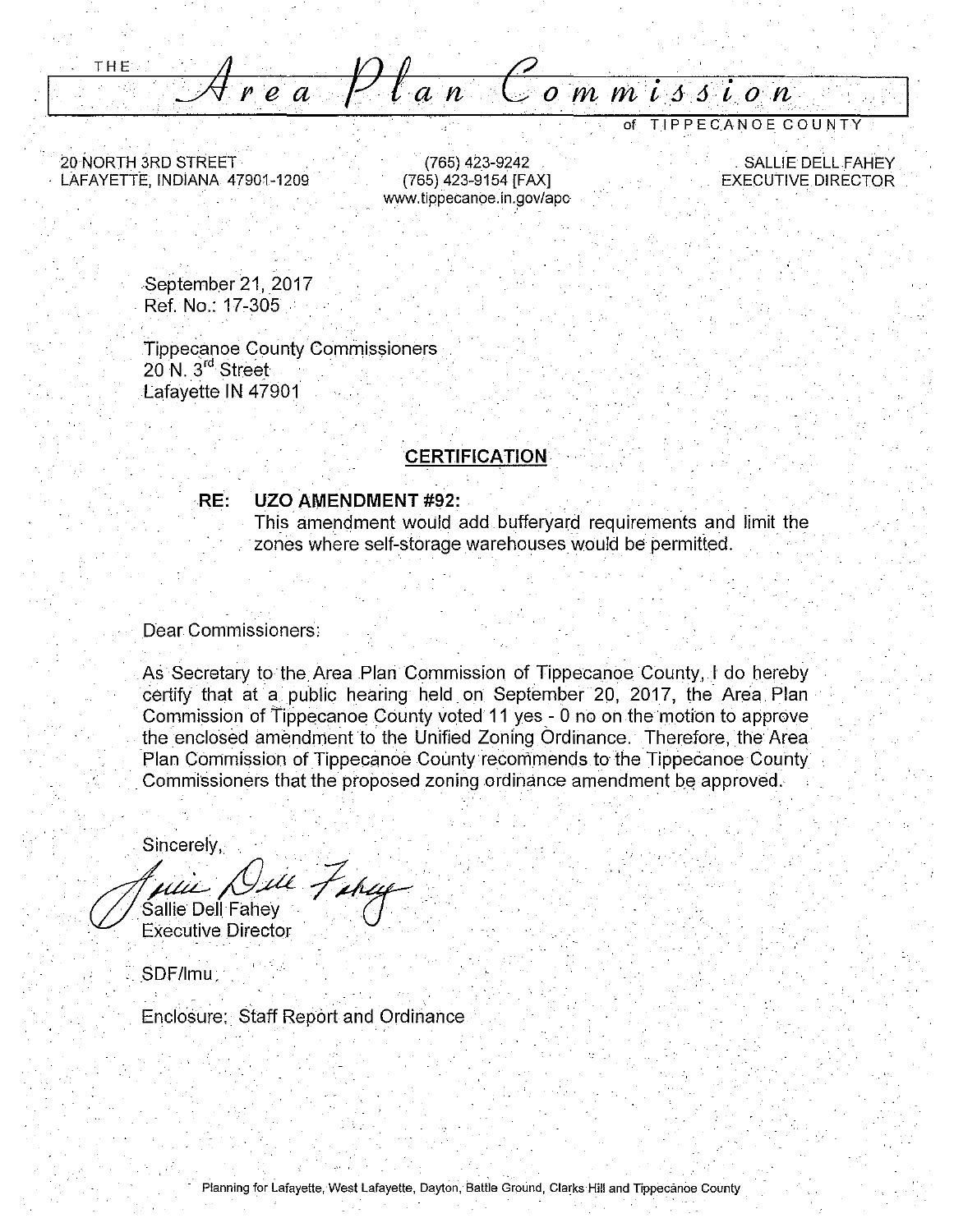$\mathcal{L}(\mathcal{A})$  and  $\mathcal{L}(\mathcal{A})$ 

 $\label{eq:3.1} \mathbf{Q} = \mathbf{Q} \mathbf{Q} + \mathbf{Q} \mathbf{Q} \mathbf{Q} + \mathbf{Q} \mathbf{Q} \mathbf{Q} \mathbf{Q} + \mathbf{Q} \mathbf{Q} \mathbf{Q} \mathbf{Q} \mathbf{Q} \mathbf{Q} \mathbf{Q} \mathbf{Q} \mathbf{Q} \mathbf{Q} \mathbf{Q} \mathbf{Q} \mathbf{Q} \mathbf{Q} \mathbf{Q} \mathbf{Q} \mathbf{Q} \mathbf{Q} \mathbf{Q} \mathbf{Q} \mathbf{Q} \mathbf{Q} \mathbf{Q} \mathbf{Q} \mathbf$ 

 $\label{eq:2.1} \frac{1}{\sqrt{2}}\left(\frac{1}{\sqrt{2}}\right)^{2} \left(\frac{1}{\sqrt{2}}\right)^{2} \left(\frac{1}{\sqrt{2}}\right)^{2} \left(\frac{1}{\sqrt{2}}\right)^{2} \left(\frac{1}{\sqrt{2}}\right)^{2} \left(\frac{1}{\sqrt{2}}\right)^{2} \left(\frac{1}{\sqrt{2}}\right)^{2} \left(\frac{1}{\sqrt{2}}\right)^{2} \left(\frac{1}{\sqrt{2}}\right)^{2} \left(\frac{1}{\sqrt{2}}\right)^{2} \left(\frac{1}{\sqrt{2}}\right)^{2} \left(\$ 

 $\label{eq:2.1} \mathcal{L}(\mathcal{L}^{\text{max}}_{\mathcal{L}}(\mathcal{L}^{\text{max}}_{\mathcal{L}}))\leq \mathcal{L}(\mathcal{L}^{\text{max}}_{\mathcal{L}}(\mathcal{L}^{\text{max}}_{\mathcal{L}}))$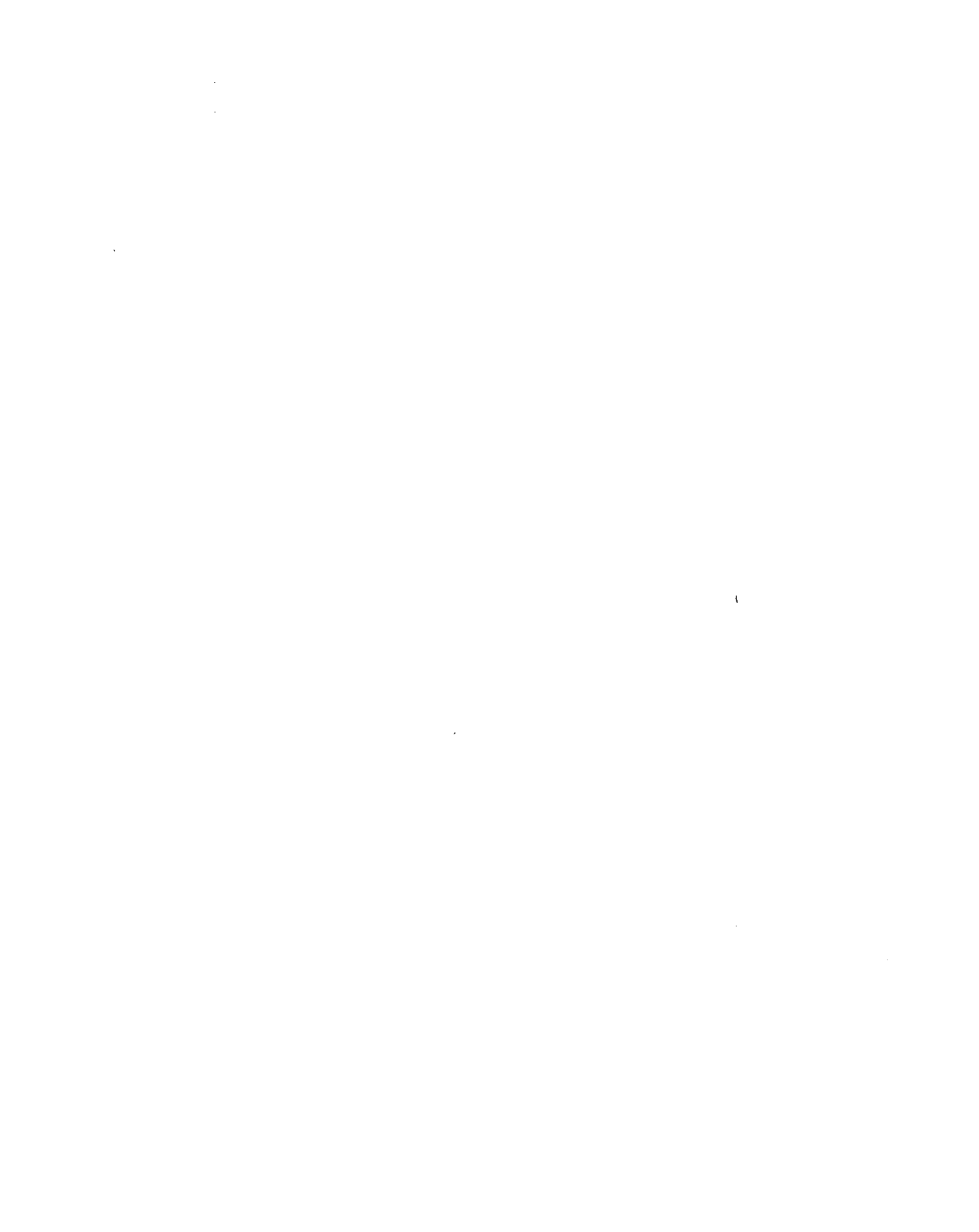# UZO AMENDMENT #92 SELF-STORAGE WAREHOUSE AMENDMENT

STAFF REPORT September 14, 2017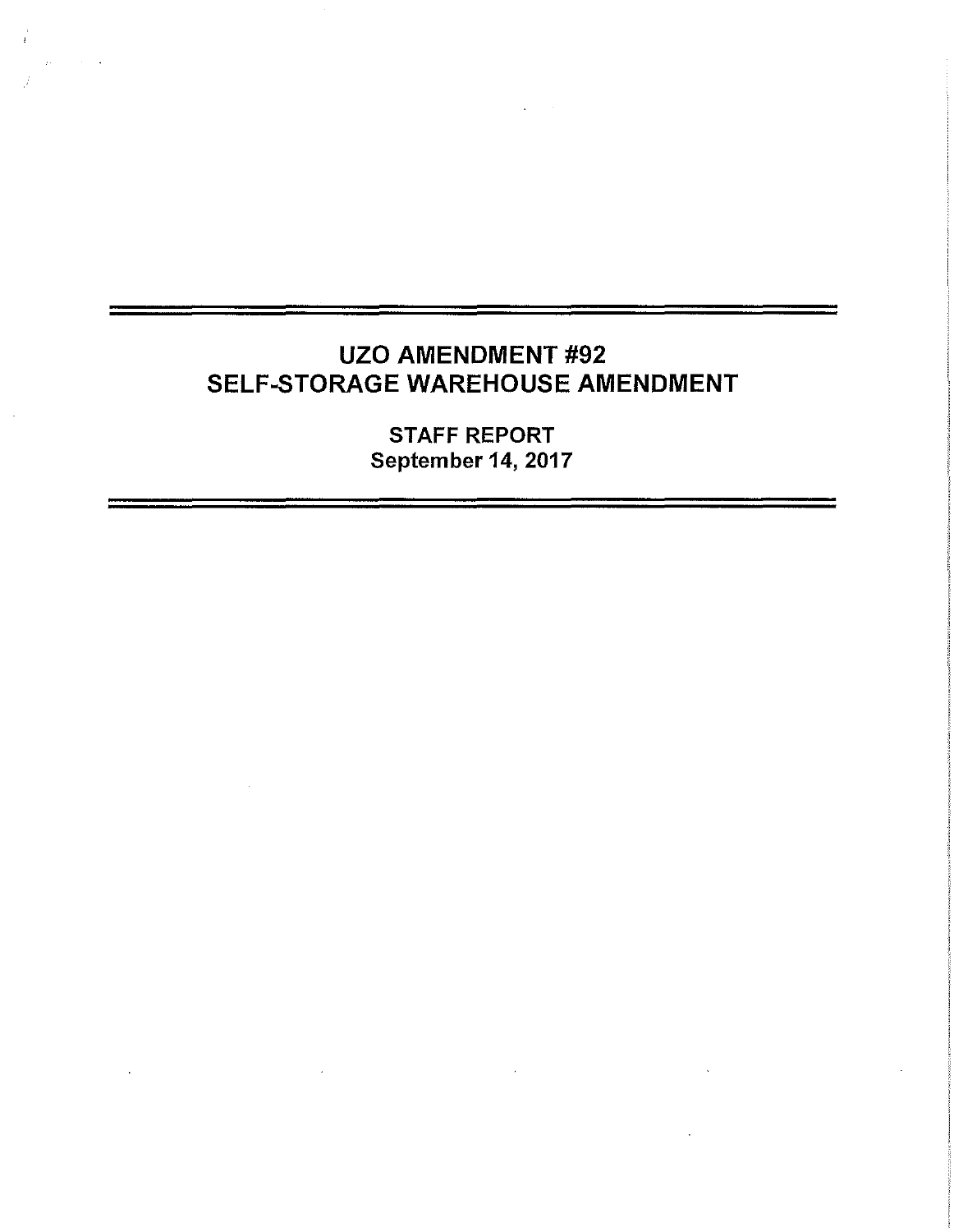### **UZO Amendment #92 SELF-STORAGE WAREHOUSE AMENDMENT**

#### **Staff Report September 14, 2017**

Currently, the UZO permits "mini-warehouse and self-storage warehousing" by right in the GB zone as well as the 11, 12, and 13 Industrial zones. It is also permitted with a special exception (SE) in the NB, Neighborhood Business zone and the A, Agricultural zone.

Earlier this spring, a request for an Agricultural rezone (from its current AW zoning) specifically for a self-storage business raised concerns regarding whether or not this use should be allowed at all in the A zone. This particular rezone request, in an area many deemed not appropriate for this type of use, was denied by the County Commissioners and was the catalyst for several months' worth of discussion at Ordinance Committee. The discussion was whether or not mini-storage warehouses should be permitted by special exception in the A and NB zones or only by right in the GB, and I zones.

The majority of our existing self-storage businesses are located on the periphery of our cities in GB zones. In the A zone, there have been nine special exceptions granted on six properties since the establishment of NUZO in January of 1998. Staff generally recommended favorably on these SE requests, since self-storage businesses are deemed a fairly innocuous neighbor; in theory, they are business uses that produce no noise, little traffic, no outside storage, etc. More recently, public opinion seems to be that in some instances, this use can be considered an eyesore that should require some buffering.

This amendment (see attached) that the Ordinance Committee approved at its August meeting, would for the first time define "self-storage warehouse businesses." This definition stipulates that there be no outside storage, no storage units used as a residence, and no illegal activities permitted. The amendment would also eliminate this use from the Agricultural zone by special exception. Self-storage businesses would only be allowed by right in GB, 11, 12, and 13 and only by special exception in NB.

The amendment would also add the renting or leasing of storage space in barns of large items (boats, RVs, etc.) as a permitted Rural Home Occupation. And finally it would increase the bufferyard requirement from a Type "B" buffer to a Type "C" buffer when the use is adjacent to residential zoning. It would also require a Type "A" buffer when it is adjacent to OR, NB, MR, GB, HB, 11 and the rural zones where currently no bufferyard is required.

# **RECOMMENDATION:**

Approval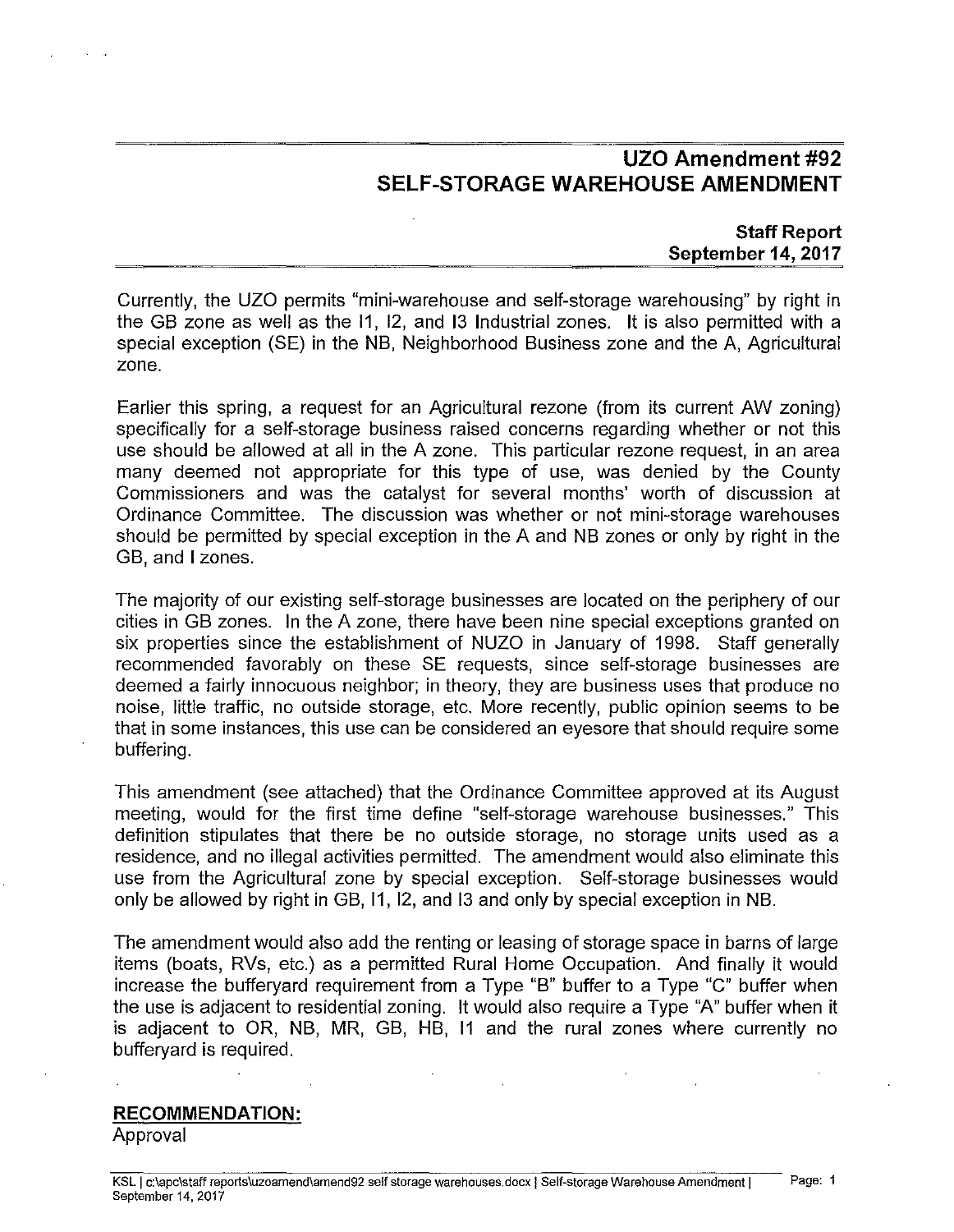# **ORDINANCE NO.**

# AN ORDINANCE AMENDING ORDINANCE NO.<br>BEING THE UNIFIED ZONING ORDINANCE OF TIPPECANOE COUNTY.

Be it ordained by the (County Commissioners of Tippecanoe County, Indiana; the Common Council of the City of Lafayette, Indiana; the Common Council of the City of West Lafayette, Indiana; the Town Council of the Town of Battle Ground, Indiana; the Town Council of the Town of Dayton, Indiana; and the Town Council of Clarks Hill, Indiana), that Ordinance No. \_\_\_\_\_, being the Unified Zoning Ordinance of Tippecanoe County is hereby amended as follows:

Section 1: Add the following definition of "Self-storage warehouse business" to UZO Section 1-10-2 WORDS AND TERMS DEFINED:

SELF-STORAGE WAREHOUSE BUSINESS. A building or buildings designed and used for renting or leasing individual storage spaces accessed by customers from individual inside or outside doors or garage bays to which customers thereof have access for storing or removing their personal property. Individual self-storage spaces shall not be used as a residence or for illegal purposes. All storage shall be indoors.

#### Section 2: Add the following category to UZO Section 3-2 PERMITTED USE TABLE:

"Self-storage warehouse business"; parking group 13; Special Conditions: 4-9-3-a; allowed by right in the GB, 11, 12, and 13 zones and by special exception in the NB zone.

**Section 2a:** Eliminate the existing category for Miniwarehouse and self-storage warehousing in UZO Section 3-2 PERMITTED USE TABLE.

Section 3: Change UZO 4-9-3-a TYPE OF BUFFERYARD REQUIRED ALONG A LOT LINE SEPARATING A ZONE UNDERGOING DEVELOPMENT OR REDEVELOPMENT AND AN ABUTTING ZONE by making the following adjustments:

|                                                                                                                   | <b>ABUTTING ZONE</b>                                                                                                                         |     |                                    |    |    |    |                     |
|-------------------------------------------------------------------------------------------------------------------|----------------------------------------------------------------------------------------------------------------------------------------------|-----|------------------------------------|----|----|----|---------------------|
| <b>ZONE UNDERGOING</b><br><b>DEVELOPMENT</b><br><b>OR REDEVELOPMENT</b>                                           | R1 R1A R1B R1U R1Z R2<br><b>R2U R3 R3W R4W PDRS</b><br>MRU NBU RE & the<br>residential portion of PD<br><b>Zones</b> (Amend 27, 60, 69 & 71) | OR. | NB<br><b>MR</b><br><b>GB</b><br>HB | 11 | 12 | 13 | А<br>AΑ<br>AW<br>FP |
| <b>ZONE IN WHICH</b><br>MINIWAREHOUSE OR SELF-<br><b>STORAGE WAREHOUSE IS</b><br><b>BEING DEVELOPED</b> (Amend 5) |                                                                                                                                              |     |                                    |    |    |    |                     |
| NB GB I1<br>$\overline{12}$                                                                                       |                                                                                                                                              |     |                                    | Α  |    |    |                     |